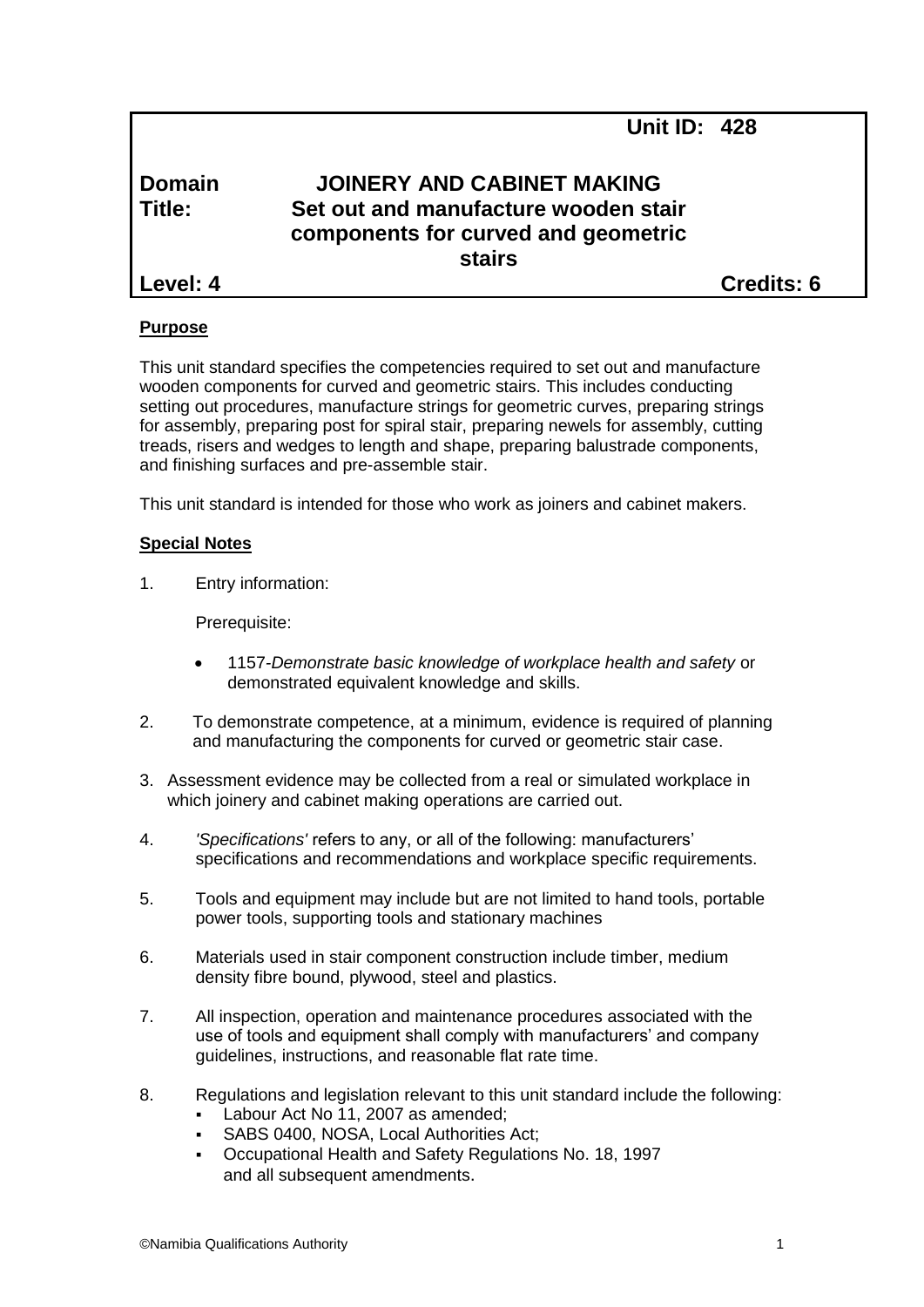# **Quality Assurance Requirements**

This unit standard and others within this subfield may be awarded by institutions which meet the accreditation requirements set by the Namibia Qualifications Authority and the Namibia Training Authority and which comply with the national assessment and moderation requirements. Details of specific accreditation requirements and the national assessment arrangements are available from the Namibia Qualifications Authority on www.namga.org and the Namibia Training Authority on [www.nta.com.na.](http://www.nta.com.na/)

# **Elements and Performance Criteria**

## **Element 1: Conduct setting out procedures**

## **Performance criteria**

- 1.1 Tools and equipment are selected to carry out processes consistent with job requirements.
- 1.2 Steel Square and pitch board are prepared to set out stair pitch.
- 1.3 Strings are set out to show lengths for junctions with newels and landings.
- 1.4 Floors or landing height relationships with allowances for floor discrepancies are marked on newels.
- 1.5 Newels are set out to show positions of strings to be determine the position of treads, riser, flooring, joists, bearers and handrails.

## **Element 2: Manufacture strings for geometric curves**

## **Performance criteria**

- 2.1 Materials are prepared to designed structural requirements.
- 2.2 Curved wall or profile is constructed to curve design of stair.
- 2.3 Developed pitch is set out to curved wall or profile location.
- 2.4 Strings are manufactured in accordance with curved wall and set out to specifications.

## **Element 3: Prepare strings for assembly**

## **Performance criteria**

- 3.1 Strings set out for treads and risers with nosing are marked accurately.
- 3.2 Housing cuts and waste are removed accurately to set out and depth.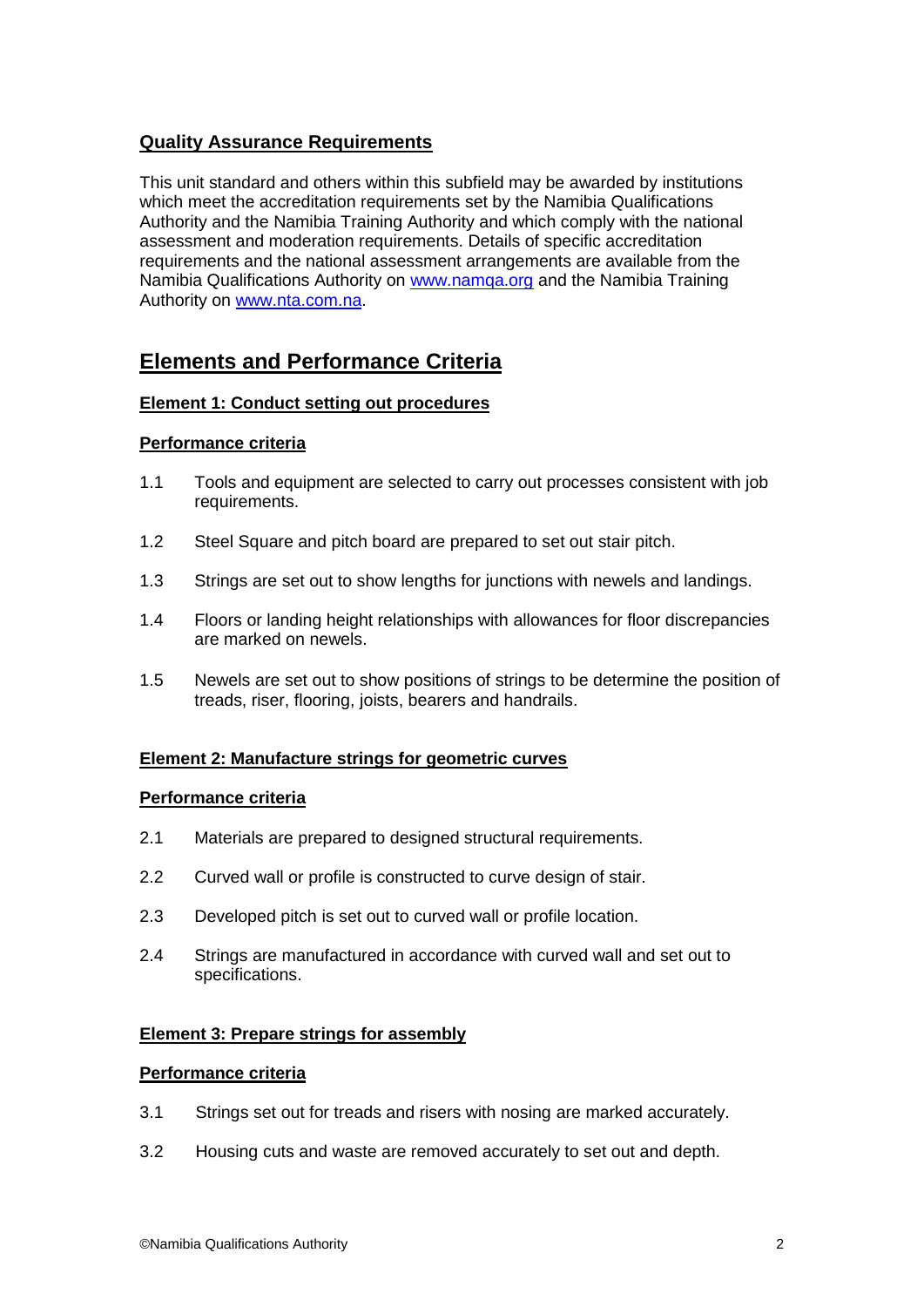- 3.3 Grooves or mortises to receive balusters run are carried out to set out requirements.
- 3.4 Open strings are cut to set out shape for treads and risers.
- 3.5 Ends of strings are cut to set out requirements for junction with newels/landing or left long for on-site fitting.
- 3.6 Strings are marked for identification where applicable.

#### **Element 4: Prepare post for spiral stair**

#### **Performance criteria**

- 4.1 Post is manufactured and dressed to designed shape.
- 4.2 Post is set out to designed requirements of stair.
- 4.3 Housings are cut and made accurately to set out and required depth.

#### **Element 5: Prepare newels for assembly**

#### **Performance criteria**

- 5.1 Mortises are cut and made accurately to set out and required depth.
- 5.2 Newels are marked for identification.

#### **Element 6: Cut treads, risers and wedges to length and shape**

#### **Performance criteria**

- 6.1 Treads are cut to designed length and shape.
- 6.2 Risers are cut to length and requirement for junction with string.
- 6.3 Wedges are marked to design and cut to shape.

#### **Element 7: Prepare balustrade components**

#### **Performance criteria**

- 7.1 Handrail is manufactured to shape with groove run for balusters, where applicable.
- 7.2 Mortises in handrail for balusters are made to set out.
- 7.3 Balusters are cut to designed length.